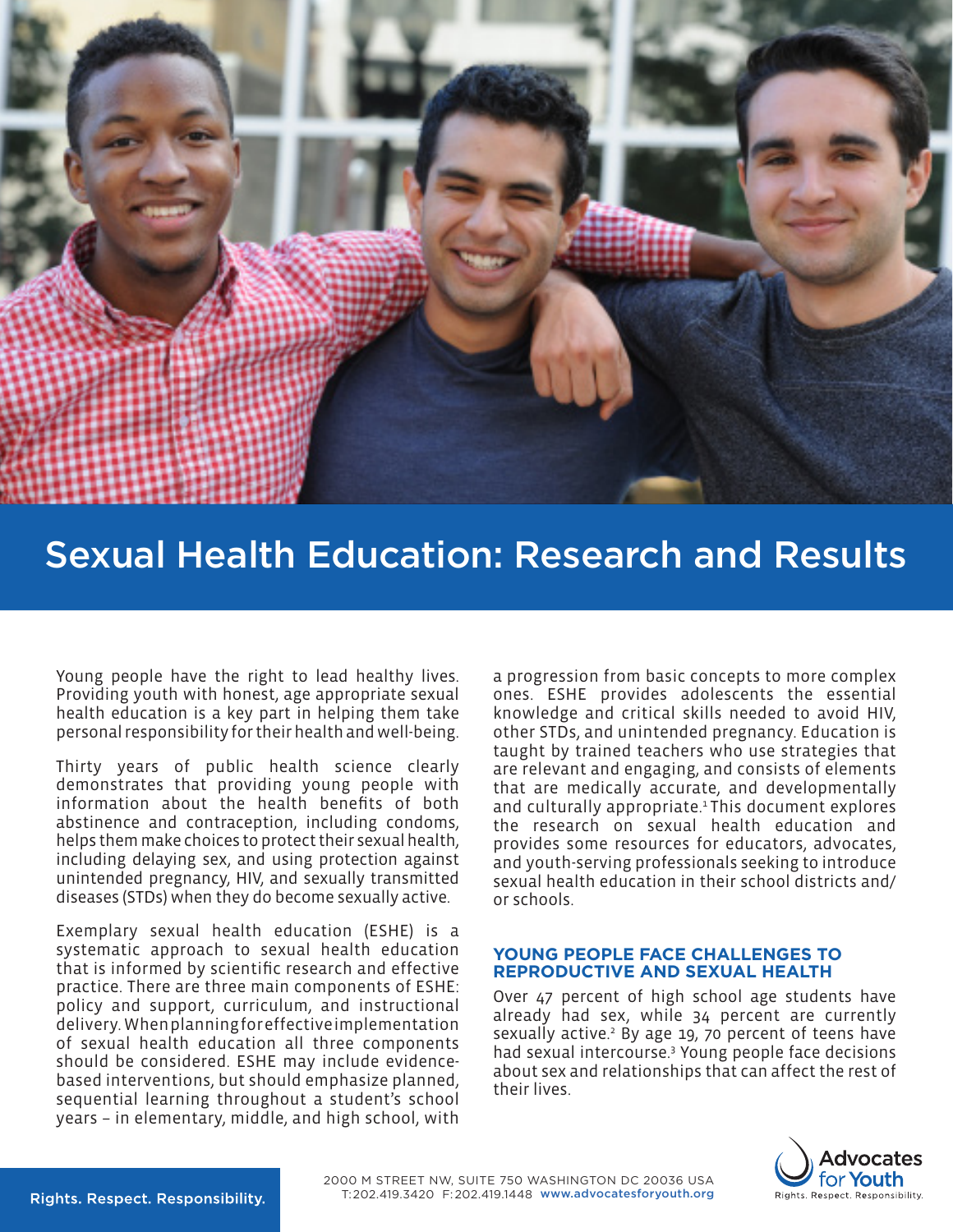- Among high school students who are currently sexually active, not all are using protection. Nearly half did not use a condom at last intercourse, while 77 percent did not use a hormonal birth control method or an IUD.4
- Each year in the United States, about 750,000 teens become pregnant, and up to 82 percent of those pregnancies are unintended.5,6 While United States teen birth and pregnancy rates have dropped significantly over the past 20 years, they remain among the highest in the industrialized world.7
- Young people ages 13-24 account for 25 percent of all new HIV infections in the United States.<sup>8</sup>
- Young people ages 15-24 make up almost one-half of the over 19 million new sexually transmitted diseases (STDs) in the United States.9
- Lesbian, gay, bisexual, and transgender (LGBT) youth face discrimination and harassment. Among LGBT students, 82 percent have experienced harassment due to their sexual orientation, and 38 percent have experienced physical harassment.<sup>10</sup> Furthermore, young men who have sex with men account for the vast majority (87 percent) of HIV infections among young men.<sup>11</sup>
- Young people of color are disproportionately at risk for negative sexual health outcomes. For instance, the chlamydia rate among Black women ages 15 to 19 was nearly six times higher than among young white women. Among Black males ages 15 to 19, the gonorrhea rate was nearly 30 times higher than among white males. Young Blacks ages 13-24 account for 60 percent of new HIV infections even though they make up only 16 percent of the youth population.12 \*
- Violence, including sexual violence, in teen relationships is common. About one in three adolescent girls in the United States is a victim of physical, emotional, or verbal abuse from a dating partner. Eight percent of high school students have been forced to have intercourse,<sup>13</sup> while one in ten students say they have committed sexual violence.<sup>14</sup>
- Student sexual health can affect academic success. The Centers for Disease Control and Prevention (CDC) has found that students who do not engage in health risk behaviors receive higher grades than students who do engage in health risk behaviors. Health-related problems and unintended pregnancy can both contribute to absenteeism and dropout.15

#### **SEXUAL HEALTH EDUCATION THAT INCLUDES INFORMATION ABOUT ABSTINENCE AND CONTRACEPTION HAS BEEN PROVEN EFFECTIVE IN HELPING YOUNG PEOPLE PREVENT UNINTENDED PREGNANCY, HIV, AND STDS**

Exemplary sexual health education (ESHE) provides accurate, complete, and developmentally appropriate information on human sexuality. Research has repeatedly found that sexual health education helps young people take steps to protect their health, including delaying sex, using condoms or contraception, and being monogamous.

- A 2012 study that examined 66 sexual risk reduction programs found them to be an effective public health strategy to reduce adolescent pregnancy, HIV, and STDs.16
- An analysis of nationally representative data from the National Survey of Family Growth assessed the impact of sexuality education on youth sexual risktaking for young people ages 15-19 and found that teens who received sex education were significantly associated with reduced risk of teen pregnancy, while abstinence-only programs had no significant effect in reducing teen pregnancy or STDs.<sup>17</sup>
- Even accounting for differences in household income and education, states that teach sexual health education and/or HIV education that covers abstinence as well as contraception tend to have the lowest pregnancy rates.<sup>18</sup>

# **THE NATIONAL SEXUALITY EDUCATION STANDARDS: ESSENTIAL MINIMUM CORE CONTENT FOR SEXUALITY EDUCATION**

The National Sexuality Education Standards, developed by experts in the public health and sexuality education fields, were heavily influenced by and aligned to the National Health Education Standards (NHES). The NHES were developed to establish, promote and support health-enhancing behaviors for students in all grade levels—from pre-kindergarten through grade 12. They provide a framework for teachers, administrators, and policy makers in designing or selecting curricula, allocating instructional resources, and assessing student achievement and progress. Most of all they provide concrete expectations for health education. While the NHES lay the foundation for health education, the National Sexuality Education Standards (NSES) provide the minimum guidance about essential content and skills to help students make informed decisions about sexual health.19

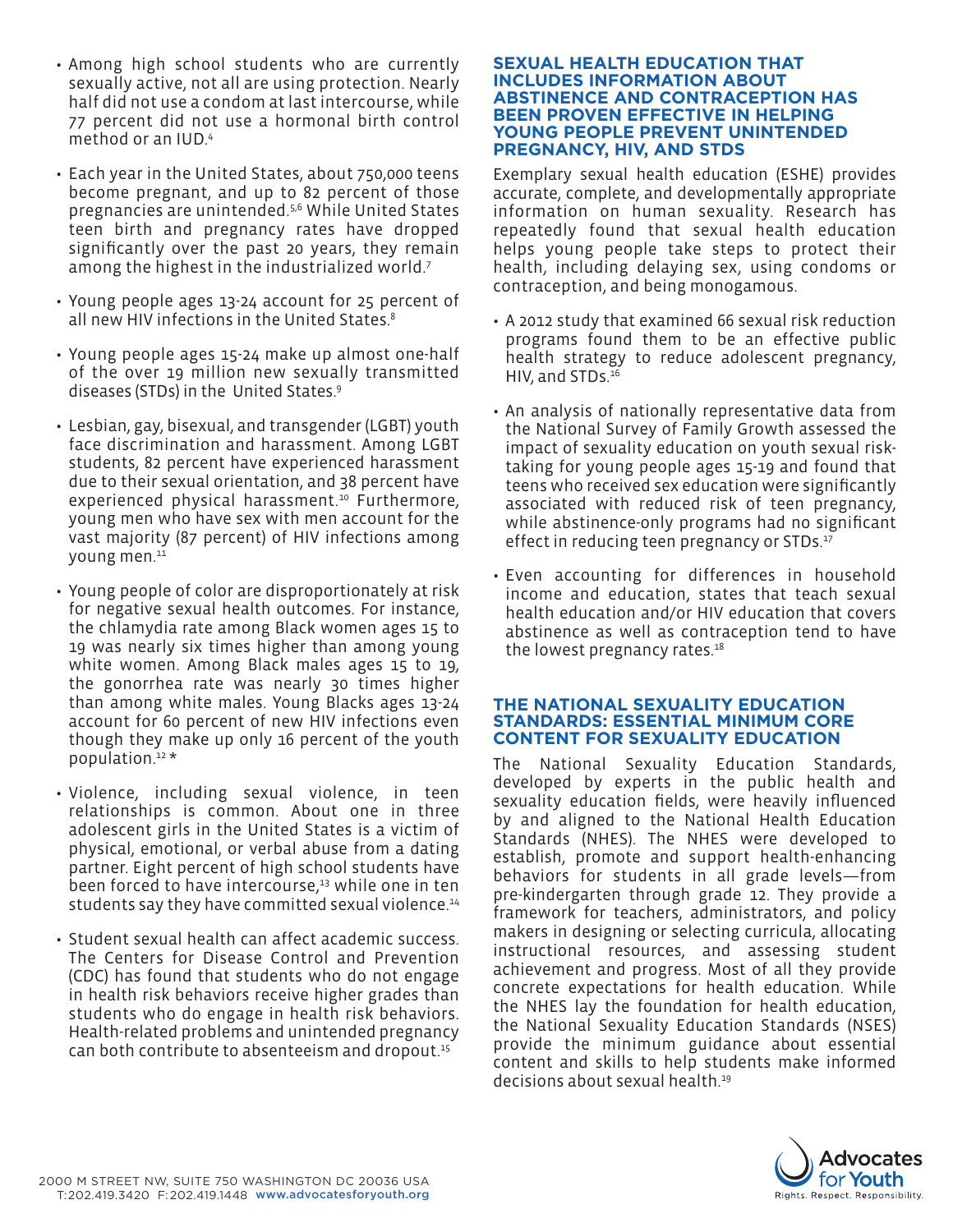The NSES focus on seven topics as the minimum, essential content and skills for K–12 education: Anatomy and Physiology, Puberty and Adolescent Development, Identity, Pregnancy and Reproduction, Sexually Transmitted Diseases and HIV, Healthy Relationships, and Personal Safety. Topics are presented using performance indicators—what students should learn by the end of grades 2, 5, 8, and  $12.<sup>20</sup>$ 

Schools that are developing exemplary sexual health education programs can consult the National Sexuality Education Standards, http://www.futureofsexed.org/ to ensure that students will receive the information and skills they need to develop into healthy adults.

#### **EVIDENCE-BASED INTERVENTIONS FOR SCHOOLS SERVING COMMUNITIES AT RISK**

Schools may wish to embed evidence-based interventions (EBIs) in their sexual health education programs. Researchers have identified dozens of EBIs where participants showed statistically significant declines in sexual risk behavior and in teen pregnancy, HIV, or other STDs. The following resources can assist schools and communities in identifying potentially appropriate EBIs for their youth populations.

- Science and Success: Programs that Work to Prevent Teen Pregnancy, HIV, and Sexually Transmitted Diseases (Advocates for Youth, 2012). Advocates for Youth undertook exhaustive reviews of existing programs that work to prevent teen pregnancy, HIV, and STDs and compiled a list of programs that have been proven effective by rigorous evaluation. Thirtysix effective programs were identified.<sup>21</sup>
	- 16 programs demonstrated a statistically significant delay in the timing of first sex.
	- 21 programs showed statistically significant declines in teen pregnancy, HIV or other STDs.
	- 16 programs helped sexually active youth to increase their use of condoms.
	- 9 programs demonstrated success at increasing use of contraception other than condoms.
- Emerging Answers (The National Campaign to End Teen and Unplanned Pregnancy, 2007). Researcher Douglas Kirby examined studies of prevention programs that had a strong experimental design and used other appropriate analysis criteria. Twothirds of the 48 sexual health education programs studied had positive effects:
- 40 percent delayed sexual initiation, reduced number of sexual partners, or increased condom or contraceptive use;
- 30 percent reduced the frequency of sex, including return to abstinence; and
- 60 percent reduced unprotected sex.10
- The Office of Adolescent Health (OAH), a division of the U.S. Department of Health and Human Services, maintains a list of evidence-based interventions, with ratings based on the rigor of program impact studies and strength of the evidence supporting the program model. As of 2015, 37 programs met the OAH's effectiveness criteria and were found to be effective at preventing teen pregnancies or births, reducing sexually transmitted diseases, or reducing rates of associated sexual risk behaviors (defined by sexual activity, contraceptive use, or number of partners).<sup>23</sup>

# **CONCLUSION**

In order for young people to behave responsibly when it comes to decisions about their sexual health, society has the responsibility to provide youth with accurate, age-appropriate sexual health education; access to services to prevent pregnancy and sexually transmitted diseases; and the resources to help them lead healthy lives. Teaching sexual health education in schools is crucial to preparing young people to safeguard their sexual health throughout their lives.

*This document was made possible by the Centers for Disease Control and Prevention, Division of Adolescent and School Health (CDC-DASH) under cooperative agreement 1UP87PS004154. The contents do not necessarily represent the official views of the Centers for Disease Control and Prevention.* 

#### *Written by Mary Beth Szydlowski, Program Manager, School Health Equity*

## *Advocates for Youth © July 2015*

## **REFERENCES**

1. Centers for Disease Control and Prevention. "Exemplary Sexual Health Education (ESHE)." Accessed March 5, 2014 from http://www.cdc.gov/ healthyyouth/foa/1308foa/pdf/eshe\_rationale.pdf

2. CDC. Youth Risk Behavior Surveillance, 2011. Atlanta: US Department of Health and Human Services, Centers for Disease Control and Prevention; 2012.

3. Finer LB and Philbin JM, Sexual initiation, contraceptive use, and pregnancy among young adolescents; Pediatrics, 2013.

4. CDC. Youth Risk Behavior Surveillance, 2011. Atlanta: US Department of Health and Human Services, Centers for Disease Control and Prevention; 2012.